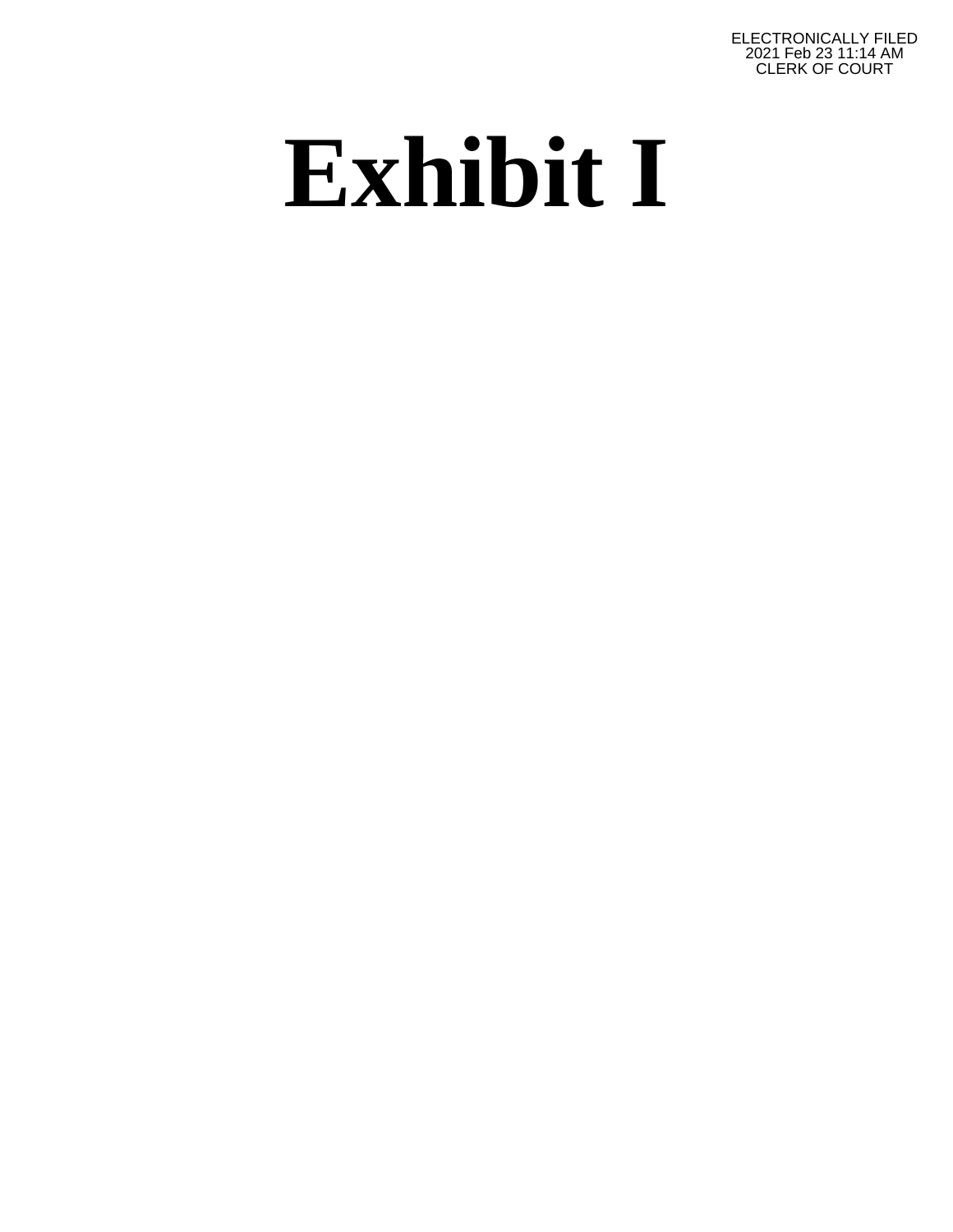**AGREEMENT**

**Between The**

# **MEMPHIS POLICE ASSOCIATION**

**And The**

## **CITY OF MEMPHIS, TENNESSEE**



# **EFFECTIVE**

**JULY 1, 2017**

**THROUGH**

**JUNE 30, 2021**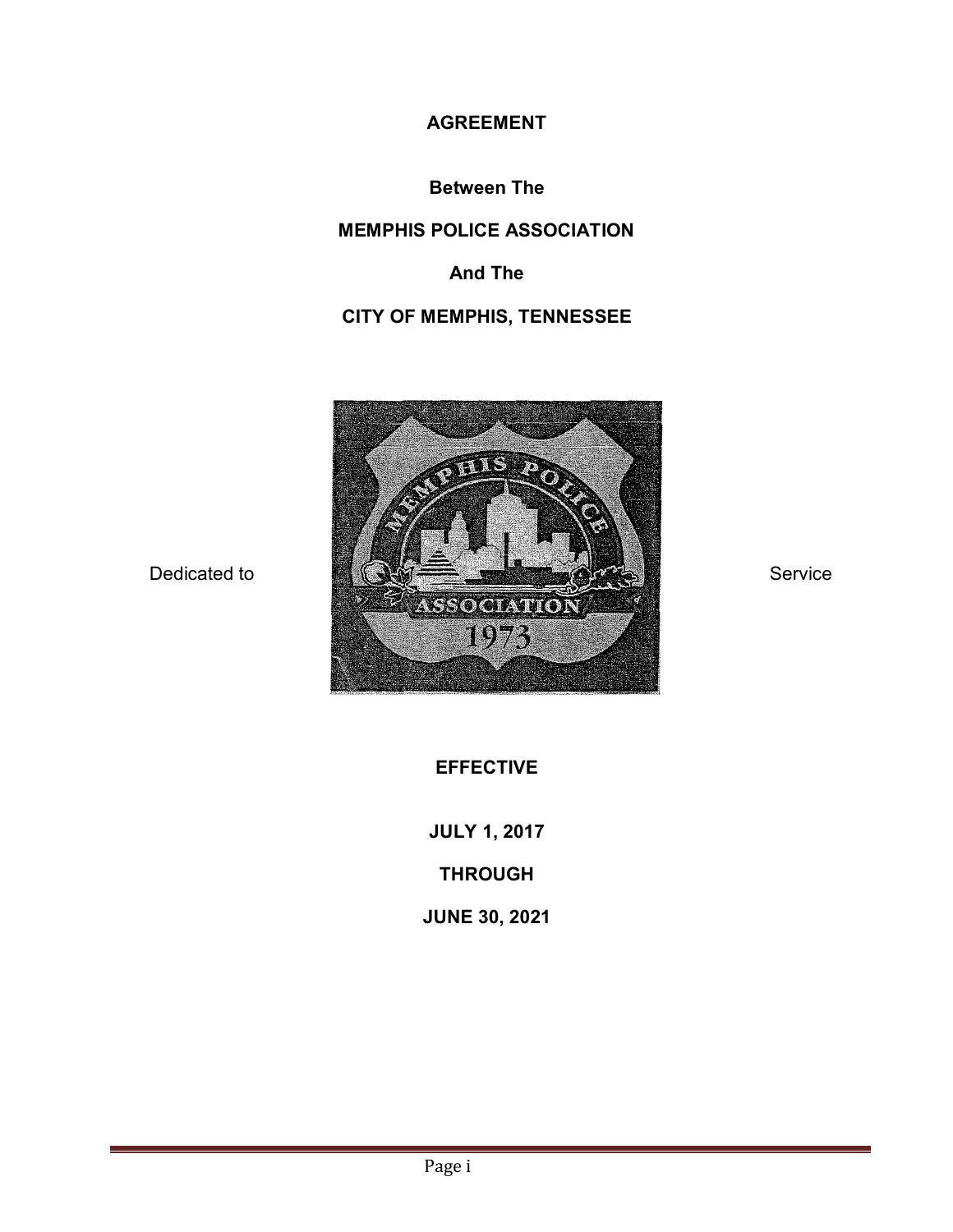# **TABLE OF CONTENTS**

| <b>ARTICLE</b> | <b>NAME OF ARTICLE</b>                       | <b>PAGE NO.</b> |
|----------------|----------------------------------------------|-----------------|
| 1              |                                              |                 |
| 2              |                                              |                 |
| 3              |                                              |                 |
| 4              |                                              |                 |
| 5              |                                              |                 |
| 6              |                                              |                 |
| 7              |                                              |                 |
| 8              |                                              |                 |
| 9              |                                              |                 |
| 10             |                                              |                 |
| 11             |                                              |                 |
| 12             |                                              |                 |
| 13             |                                              |                 |
| 14             | DEPARTMENTAL DISCIPLINARY PROCEDURES  14     |                 |
| 15             | <b>INTERNAL INVESTIGATION PROCEDURES  16</b> |                 |
| 16             |                                              |                 |
| 17             |                                              |                 |
| 18             |                                              |                 |
| 19             |                                              |                 |
| 20             |                                              |                 |
| 20A            | SHIFT DIFFERENTIAL (Variable Shifts) 26      |                 |
| 21             |                                              |                 |
| 22             |                                              |                 |
| 23             |                                              |                 |
| 24             |                                              |                 |
| 25             |                                              |                 |
| 26             |                                              |                 |
| 27             |                                              |                 |
| 28             |                                              |                 |
| 29             |                                              |                 |
| 30             | LEAVE OF ABSENCE WITHOUT PAY 32              |                 |
| 31             |                                              |                 |
| 32             |                                              |                 |
| 33             |                                              |                 |
| 34             |                                              |                 |
| 35             |                                              |                 |
| 36             |                                              |                 |
| 37             |                                              |                 |
| 38             |                                              |                 |
| 39             |                                              |                 |
| 40             |                                              |                 |
| 41             |                                              |                 |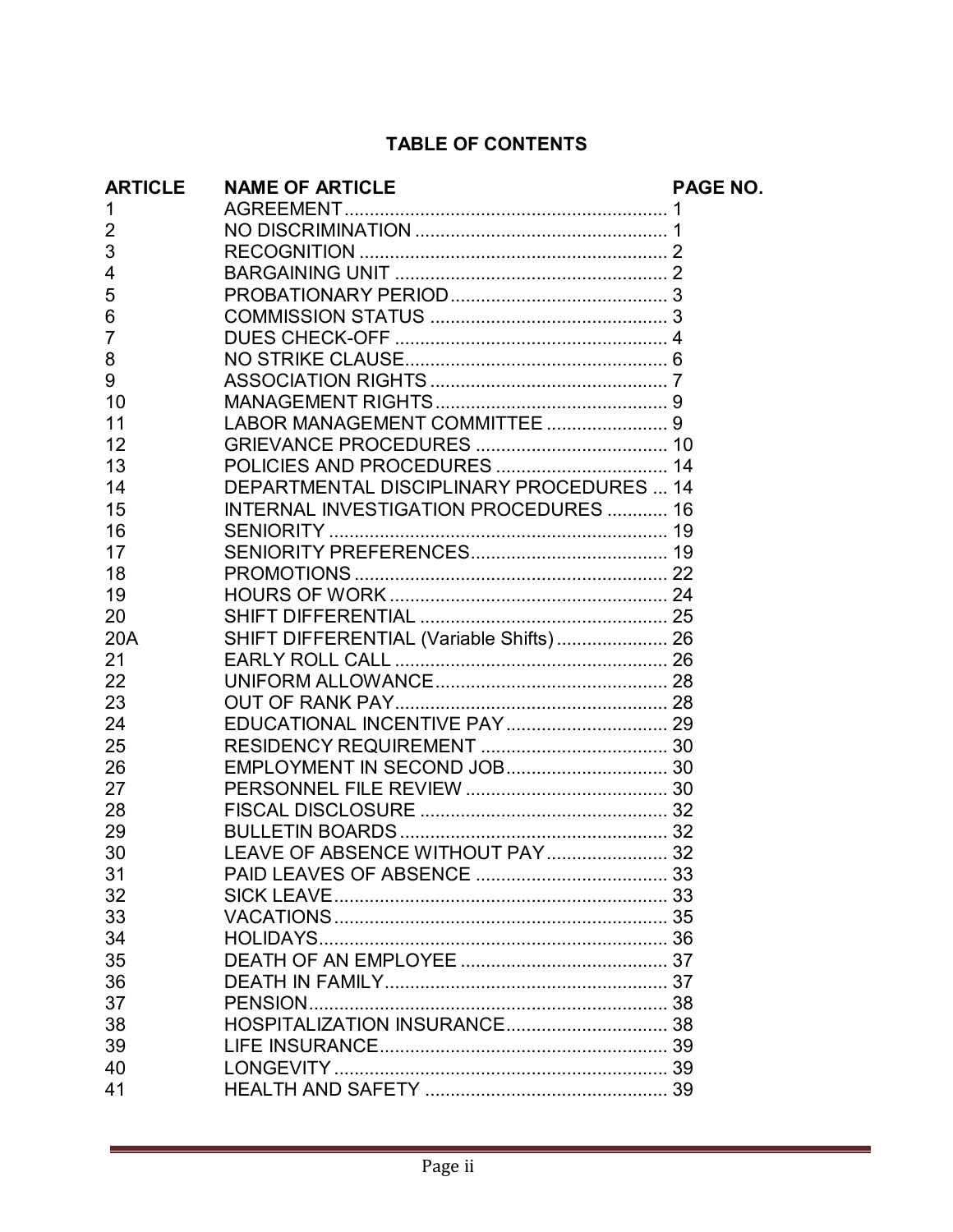| 42 |                                         |  |
|----|-----------------------------------------|--|
| 43 |                                         |  |
| 44 |                                         |  |
| 45 |                                         |  |
| 46 |                                         |  |
| 47 |                                         |  |
| 48 |                                         |  |
| 49 |                                         |  |
| 50 | SPECIAL EVENTS/OVERTIME DETAILS  46     |  |
| 51 |                                         |  |
| 52 |                                         |  |
| 53 | OUT OF TOWN DUTY RELATED APPEARANCES 46 |  |
| 54 |                                         |  |
| 55 |                                         |  |
| 56 | PYSICAL FITNESS INCENTIVE PAY  48       |  |
|    |                                         |  |
|    |                                         |  |
|    |                                         |  |
|    |                                         |  |
|    |                                         |  |
|    |                                         |  |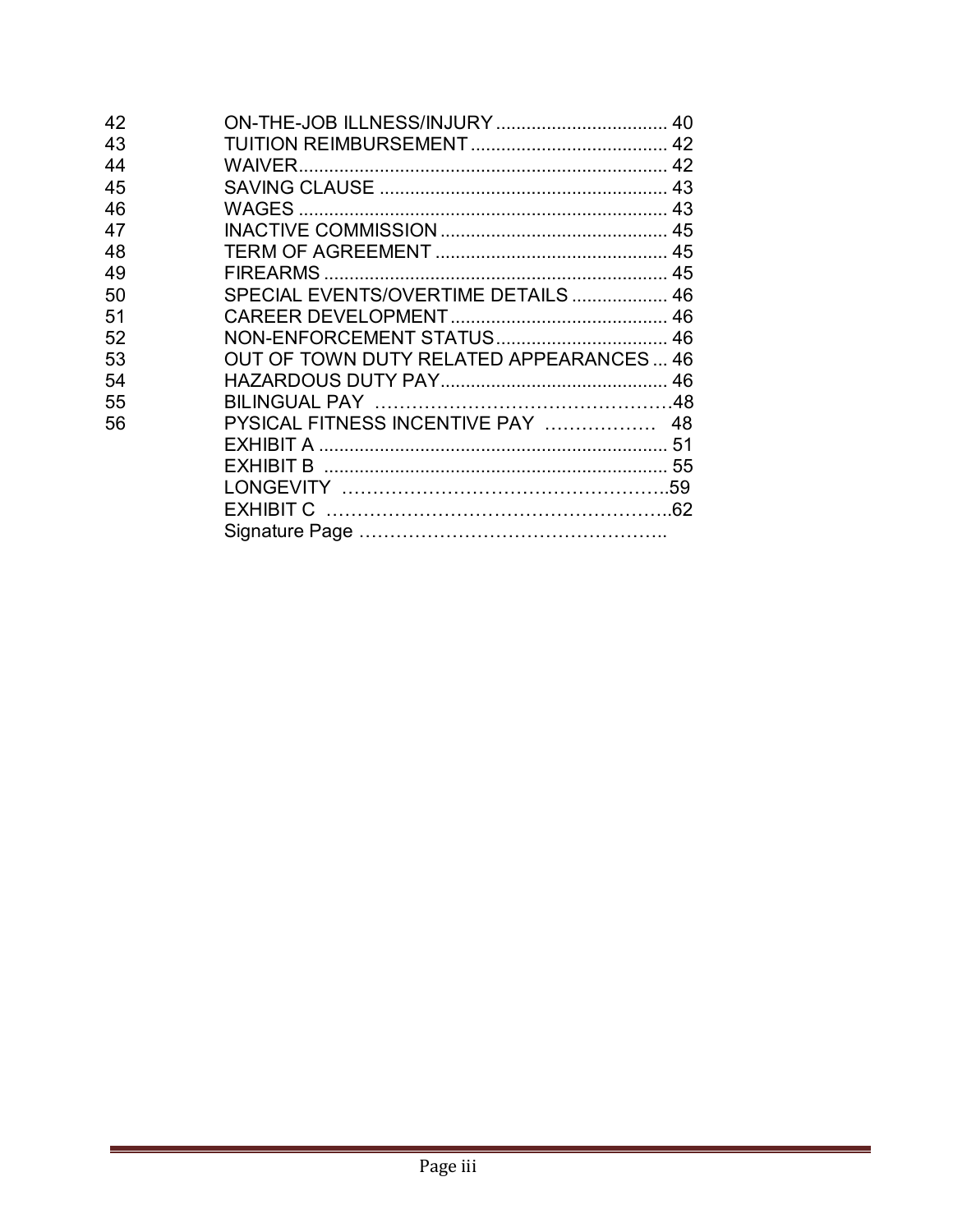### **ARTICLE 1 AGREEMENT**

This Agreement is entered into by and between the City of Memphis, Tennessee, hereinafter referred to as the City and the Memphis Police Association, hereinafter referred to as the Association.

It is the purpose of this Agreement to assure harmonious relations between the City and the Association and to provide for the equitable and peaceful adjustment of differences which may arise, as related to wages, hours and other conditions of employment, as stated in the Labor Policy as established by Resolution of the City of Memphis.

### **ARTICLE 2 NO DISCRIMINATION**

It is mutually understood that the City of Memphis is an Equal Opportunity Employer and, as such, follows personnel standards designed to assure equal employment and merit promotion opportunity for all qualified applicants and qualified employees without regard to race, color, sex, age, religion, political beliefs, national origin, or disability, except where such constitutes a bona fide occupational qualification. The Association and City agree that no qualified applicant for employment, or employee, will be discriminated against in hiring, promotion, terms and conditions of employment or discharge, nor will the City create a job classification or specify qualifications that effectively discriminates against any employee because of their sex, marital status, race, color, religion, political beliefs, national origin or disability. Claims of discrimination may be appealed as provided under Law or in accordance with the City's administrative EEO appeal procedure.

Nothing in this Memorandum of Understanding is to be construed as requiring an employee to join the Association or any other employee organization. The Association and Management will not coerce any employee to join or not to join the Association. The City, its supervisors, or other persons in authority will not coerce, intimidate, or in any other manner discriminate against any employee who exercises the right to join or continue membership in the Association. No employee will be denied promotion or any other benefit because of such membership. The City, its supervisors, or any other persons in authority will not coerce, intimidate, or in any other manner discriminate against an employee for exercising any rights as an Association member, including the use of the grievance procedure.

The employer will not engage in aiding, encouraging, supporting or assisting in any way, any other association, employee group, or organization whose purpose is to seek bargaining recognition for any classification within the existing bargaining unit. Nor will the employer hold employee meetings in the bargaining unit with the intent of excluding Association members.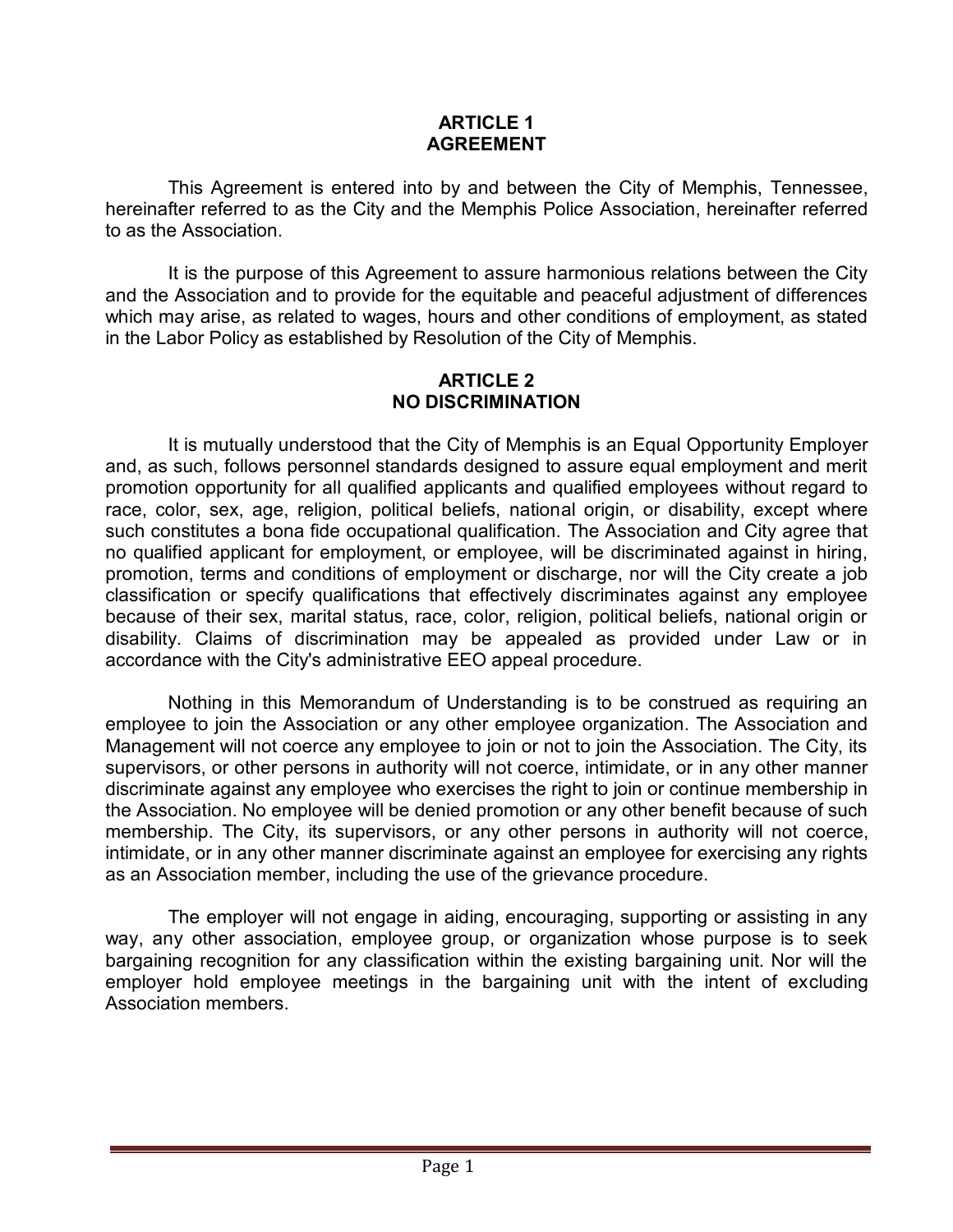Upon request at the time of the Administrative Hearing and where there is no pending or anticipated criminal action, written non-police division employee witness statements to be relied upon by the City in the Administrative Hearing will be furnished to the employee and his/her representative. The names and addresses of the witness giving statements or other persons identified in statements will be redacted from all such statements prior to any review by the employee and his/her representative.

Officers will be allowed to work off-duty while on suspension except in a security capacity.

No statement of charges may be issued more than one (1) year following the initiation of an investigation of a non-criminal violation of departmental rules and regulations unless new information or evidence surfaces which was not available at the time of the investigation.

## **April 15, 2016 Side Letter #1**

This is to confirm the understanding and agreement reached at our recent negotiations on April 15, 2016 between the Memphis Police Association and the City of Memphis that both parties agreed that the investigation starts with an Affidavit of Complaint and/or upon generation of a Work Station Complaint.

## **ARTICLE 15 INTERNAL INVESTIGATION PROCEDURES**

**Section 1**. The security of the City and its citizens depends upon the manner in which Memphis Police Services Division employees perform their duties. The performance of such duties involves those employees in all manner of contacts and relationships with the public, superior officers, and fellow employees. Management and the Association recognize and appreciate the obligation and responsibility of maintaining the public trust in the Police Services Division and its employees.

**Section 2.** Out of such contacts and relationships situations may arise involving reports of alleged misconduct by said employees. Such situations may require prompt investigation by superior officers designated by the Director of Police Services, the Deputy Director of Operations, the Deputy Chiefs of Administration, Uniform Patrol, Investigative Services and Special Operations, the Precinct or Bureau Commanders, or other competent authority.

**Section 3**. There will be two types of investigations covered by this article: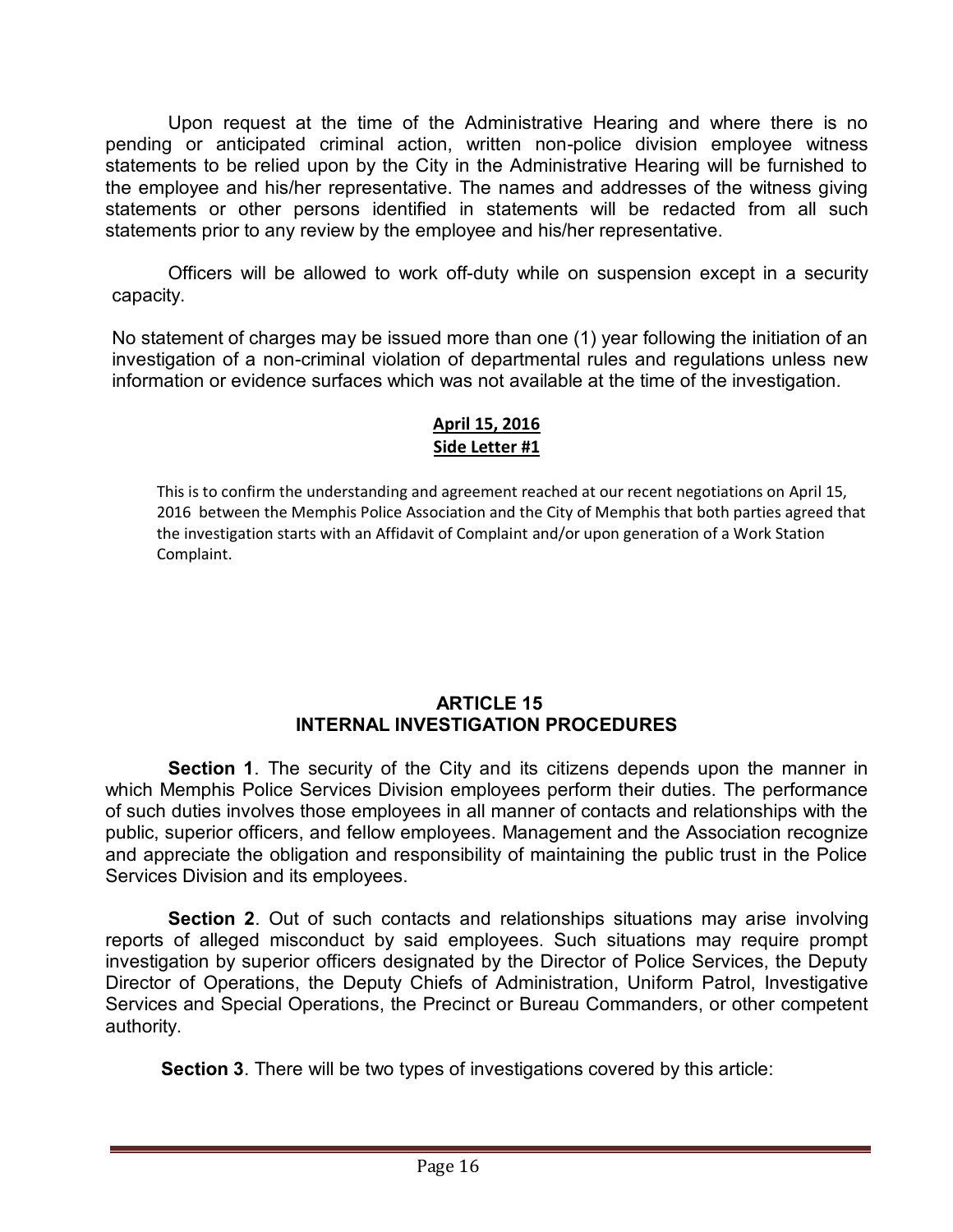(a) Investigations by the Department of allegations of a violation of the rules and regulations of the Department will be known as an Administrative Investigation.

(b) Investigations by the Department and/or other law enforcement agencies of conduct, which constitutes a violation of City, County, State, or Federal criminal laws, will be known as a Criminal Investigation.

A. Administrative Investigations by the Internal Affairs Bureau are to be conducted in a manner conducive to public confidence, good order and discipline, which observe and protect the individual rights of each employee of the Department. The following rules of procedure are hereby established:

1. The interviewing of any employee will be at a reasonable hour, preferably when the employee is on duty or during the daylight hours unless the exigencies of the investigation dictate otherwise as determined by the City.

2. The interview will take place at a location designated by the investigating officer, usually at a Police Services Division facility. Interviews will not be conducted at an employee's home unless the employee specifically requests that it be done.

3. The employee will be informed of the rank, name and command of the officer in charge of the investigation and the identity of all persons present during the interview.

4. The employee will be informed of the nature of the investigation before any interview commences. Sufficient information to reasonably apprise the employee of the allegations should be provided. If it is known that the employee is being interviewed as a witness only, he/she will be so informed. When the employee is being interviewed, he/she will be entitled to the presence of one other employee of his/her choice from the Memphis Police Services Division to serve in the capacity of an advisor. The employee may consult with his/her advisor during the course of the interview. Advisors will not release information to anyone concerning those matters under investigation during this or previous interviews. Employees serving as advisor will not be allowed to answer questions for the employee being interviewed, or actively seek to instruct the employee as to what answers to give to questions. If an employee requests the presence of an advisor, the employee will be given reasonable time to notify the advisor and await the arrival of the advisor prior to the commencement of the interview. No interview will begin until the advisor is present, or has been given a reasonable opportunity to arrive at such interview. No employee who is involved in the investigation as a principal or witness may be an advisor.

5. The interview will be completed as soon as possible. Reasonable time will be provided for personal necessities, meals, telephone calls and rest periods when the employee desires them.